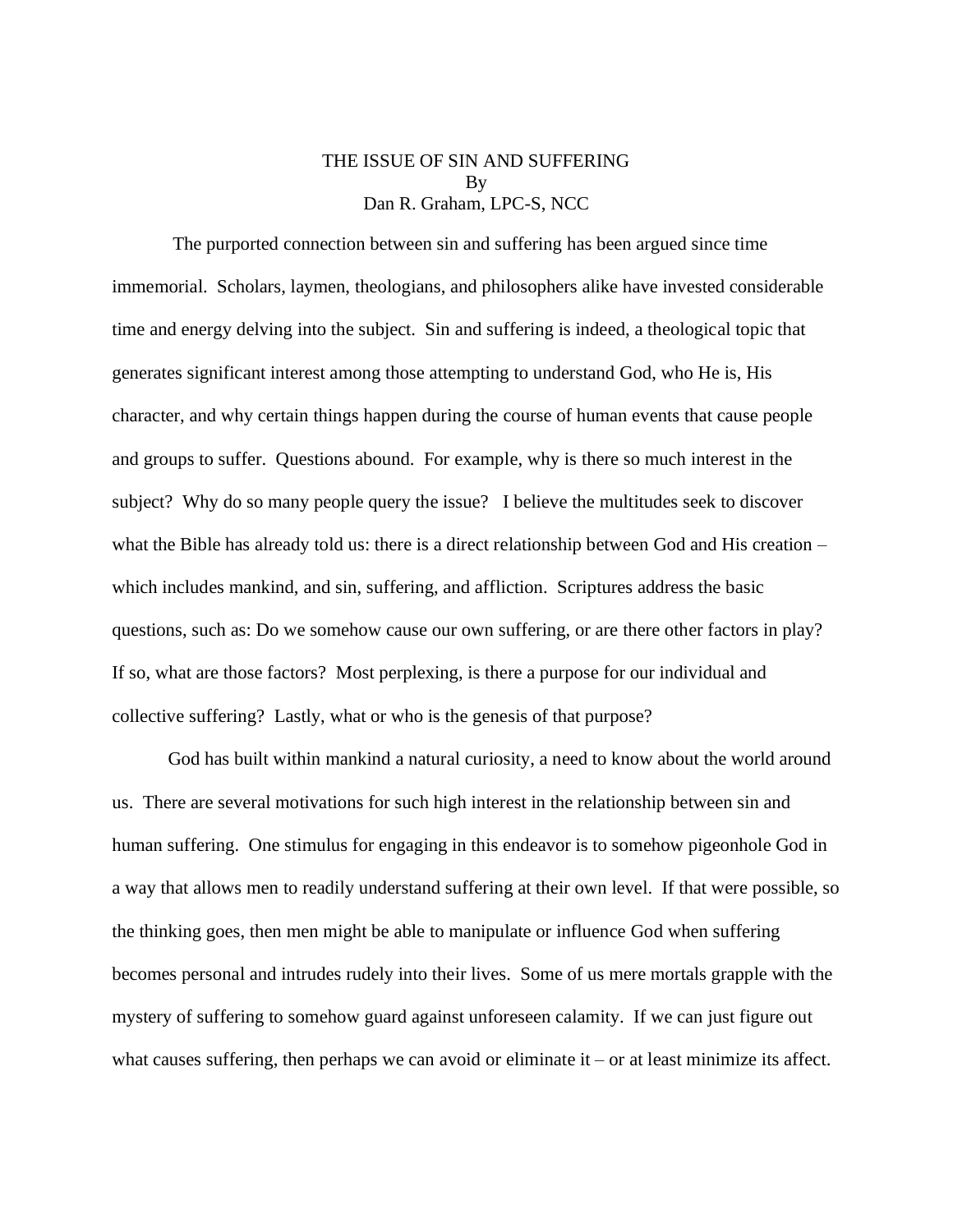The more willing may want to learn how to experience it effectively. These varied motivations can either be selfish in nature or perhaps philanthropic, or both.

The question of 'why, God?' always seems close to our lips when affliction strikes. When asked with a judgmental and or demanding quality, no answer will satisfy, even if the answer came from God Himself. Conversely, when asked with a 'seeker's attitude' the question can launch the inquirer into a long, heart wrenching journey of soul-searching and selfevaluation which may result in a closer walk with God. Some would closely study the Scriptures and beseech God in a sincere, heartfelt search for wisdom and guidance. Having obtained such wisdom, this group would use it to assist others in understanding and accepting their lot in life with grace, dignity, and holiness.

A few questions that may arise in the seeker's quest for truth are these: How do we reconcile the existence of a loving God and suffering? What is the correlation between sin and suffering? In fact, what is sin anyway? How does God define it? What exactly is suffering? Why should we be so mindful of sin and suffering?

In the Old Testament there are over 950 variations of the word, 'sin' followed by a minimum of a dozen references in the New Testament.<sup>1</sup> According the *Theological Dictionary of the New Testament,* the concept of sin originates from four different ideas or roots: "sin or negligence," "rebelling," "guilt," and "error." Metaphorically, the term 'sin' in the Old Testament denotes a sense of 'missing,' as in 'missing the way' (Prov. 19:2) or 'missing the mark' (Judges 20:16).<sup>2</sup> While normally used to indicate wrong action or behavior, it typically

<sup>1</sup> Charles C. Ryrie., *Basic Theology.* (Colorado Springs, CO: Chariot Victor Publishing, 1986), p. 209

<sup>2</sup> Geoffrey W. Bromley., Theological *Dictionary of the New Testament.*, ed., Gerhard Kittel and Gerhard Friedrich. (Grand Rapids, MI: William B. Eerdmans Publishing Company, 1985) p. 44, 51, 968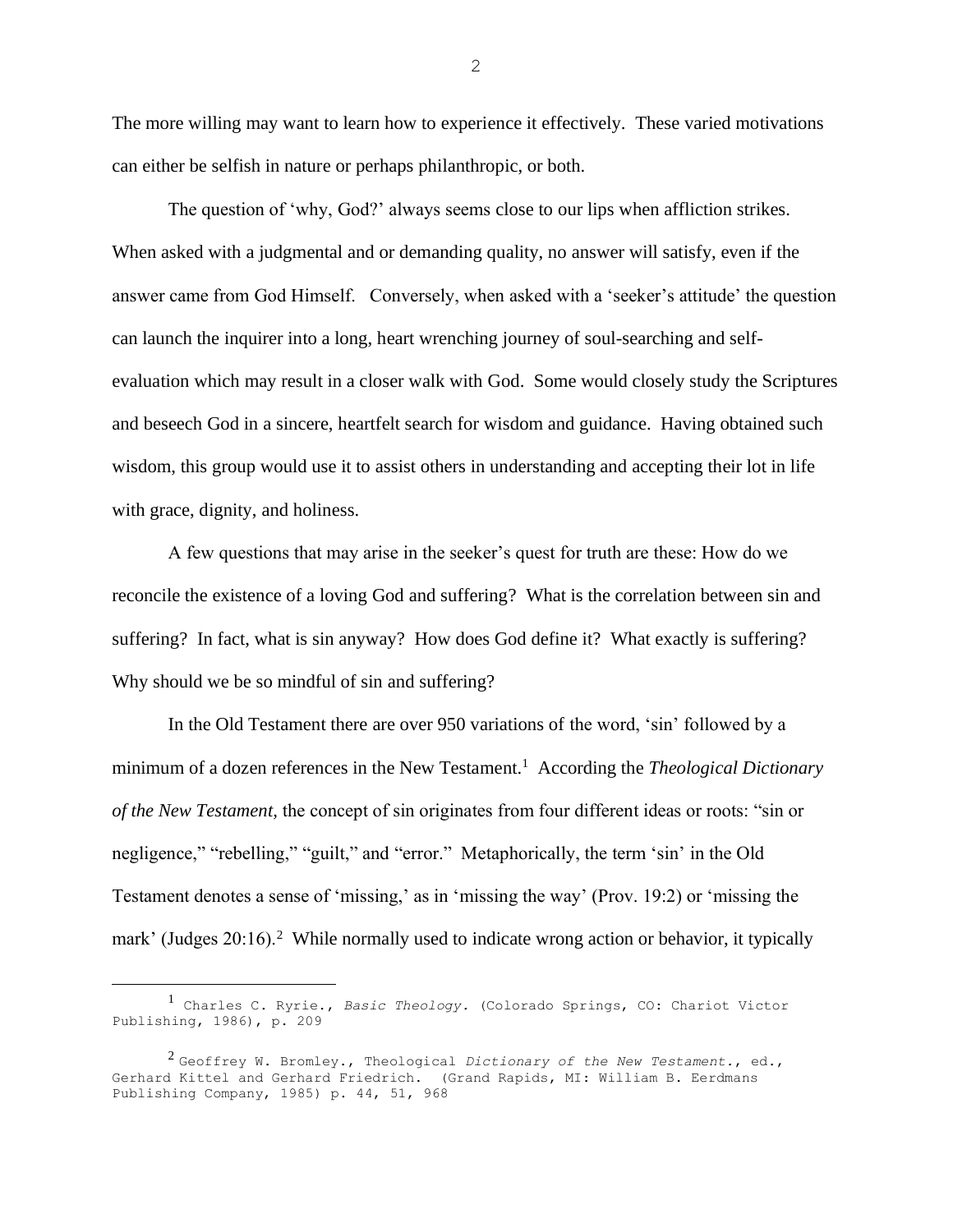suggests the idea of a person going astray. In the legal sense, the word 'sin' implies a transgression of custom, law, treaty, or obligation and the guilt that accompanies such action (Gen. 43:9). The religious meaning of the word takes on a more sinister tone. One root is 'to rebel' which involves volition on the part of the actor. When a person rebels against God or lesser authority, he does so willingly, with purpose and perhaps malice. Sin is described as folly, or foolishness. A more explicit view of sin is seen in Exod. 29:5 and Deut. 5:9 where resistance to God's commands and laws are considered hatred toward Him. It involved ungodly behaviors such as violence and deception.<sup>3</sup>

The true meaning of sin throughout the Old Testament slowly developed with legal and religious implication, both of which complimented each other. In his book, *Systematic Theology*, Augustus Strong implies that humanity, because of sin, exists in a general state of apostasy (p. 533-556). His thesis is, in simple terms, that God's law is an expression of His divine will. He is the lawgiver. His law determines what is right and what is not. It provides moral guidance. The law itself, however, is neither moral nor immoral. People receiving the law are moral or immoral beings based on their adherence to the law. In truth, no person except Christ alone has ever been able to obey God's divine law. Humanity is under the curse of sin and its consequence. We not only commit sin, but also sin envelopes our very existence. Due to the fall of man, every fiber of our reality is engulfed in a universal 'state' of sin. This constant state of being began with the fall of Adam and has been perpetuated by every sinful, living person ever since. The fall ushered sin into the world, indeed the universe. Everything has been affected. A perfect creation, to include mankind, has been made imperfect. Everything that was once good

<sup>3</sup> Geoffrey W. Bromley., Theological *Dictionary of the New Testament*, ed., Gerhard Kittel and Gerhard Friedrich. (Grand Rapids, MI: William B. Eerdmans Publishing Company, 1985)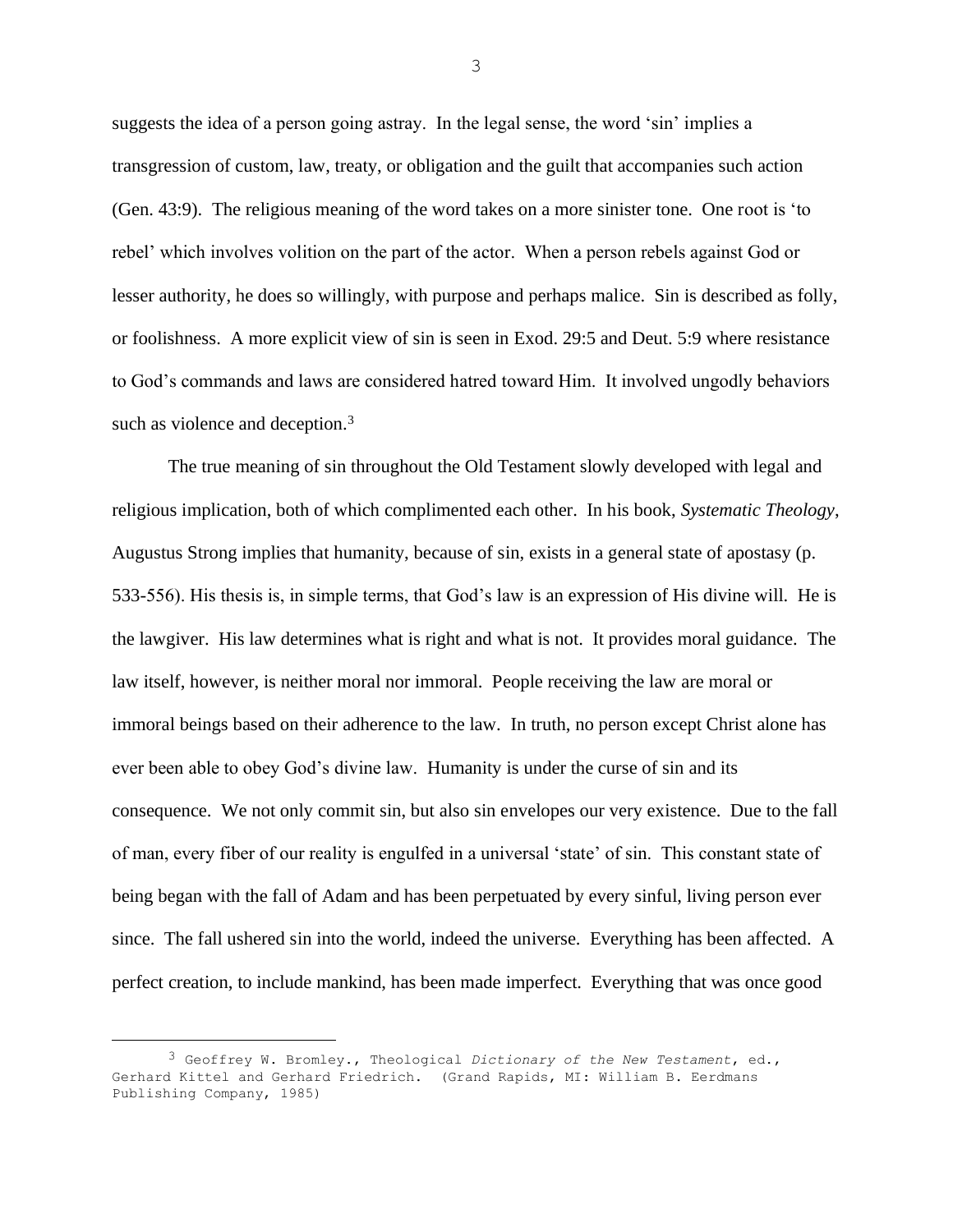by God's standard is now corrupt. Apart from the grace of God, there is no hope for anything worthwhile to come out of the human experience, to include our suffering.<sup>4</sup>

Strong also discusses elemental law regarding the physical universe. The universal structure of cause and effect, which can be seen in nature, has the purpose of supporting moral order. According to Sire, God created the cosmos in a uniformity of cause and effect.<sup>5</sup> It too, is affected by the fall of man. The law of God is not arbitrary, and neither is the result of sin or the curse thereof, i.e., suffering, whether corporate or individual.

The spiritually blind or misinformed do not always recognize the overwhelming effect of sin's curse. Nature is wrought with examples. <sup>6"</sup>Destructive forces are often released in earthquakes, cyclones, tornados, volcanic eruptions, and floods, which bring untold misery on mankind. Now there are many, especially in our day, who do not see the hand of God in all this, and do not regard these calamities as part of the penalty of sin. And yet that is exactly what they are in a general sense. However, it will not be safe to particularize, and to interpret them as special punishments for some grievous sins committed by those who live in the stricken areas".

 Berkhof is quick to point out that natural disasters and the suffering they cause should not be used to place blame upon those anguished by such an event. Individually, they are faultless; catastrophes are not cause by personal moral failures, but as an overall result of the fall of man. Individual sin does cause suffering, but not normally on such a grand scale as to influence the

6 Berkhof, Louis., *Systematic Theology*, p. 260 (1941)

<sup>4</sup> Augustus Strong., *Systematic Theology*. (Philadelphia, PA: The Judson Press, 1950), p 533-556

<sup>5</sup> James Sire., *The Universe Next Door.* 4th ed., (Downers Grove, IL: InterVarsity Press, 2004), 29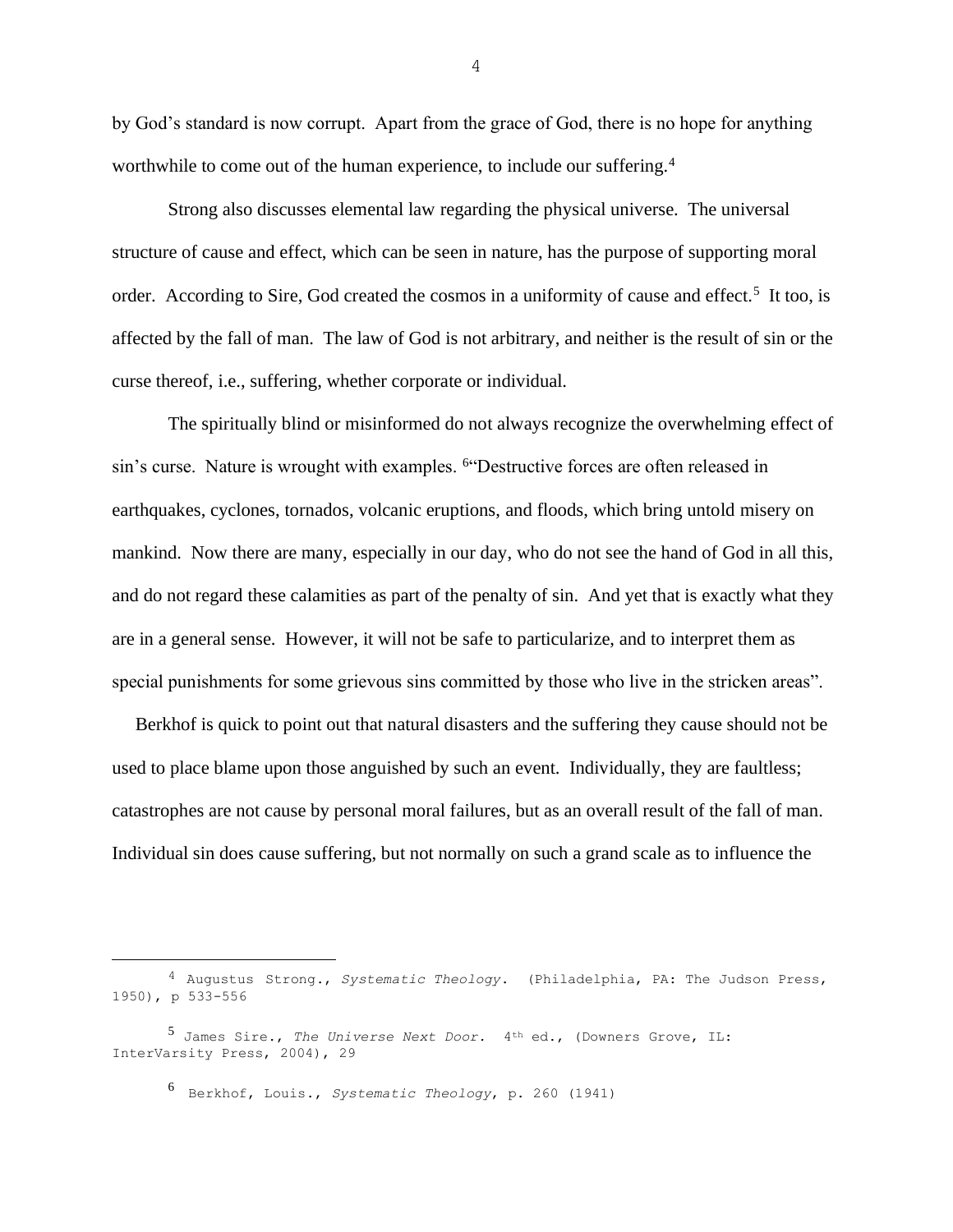acts of nature. In sum, the curse of sin has been with us since the fall and will continue to cause universal and individual suffering.

Although Berkhof's quote is over 60 years old, the truth he communicates is still valid. All truth is God's truth. Since God Himself is immutable, His truth is also. Neither He nor his truth will change. The immutability of God is fundamental. All creation revolves around this doctrine. The theological work of Wayne Grudem illustrates this idea more poignantly. He invites the reader of his book, *Bible Doctrine*, to ponder the unthinkable. "Stop for a moment to imagine what it would be like if God *could* change."<sup>7</sup> At best, He would be undependable. His character could fluctuate between good and evil. He could (be) love today and hateful another day. Hence, He would be untrustworthy. If the universe existed at all, it would be in complete disorder and chaos. No aspects of the universe would be held in its place. If God were mutable, everything that centers on Him would be at risk. As pertaining to sin and suffering, both would be out of control. Sin would likely be ramped with no limits. The resulting suffering would be excruciating with no end or purpose in sight. A changeable god would be useless, to himself and to his creation.

There are some, Modernists to name one group, who have a different view of sin and its universal affects. It is difficult however, to determine precisely what the Modernists believe concerning sin and suffering. Since theology is the systematic (learning) knowledge of God via the Bible, anything short of that is nothing more than a systematic, scientific approach to the religious aspects of anthropology.<sup>8</sup> Modernism fits that definition as it consists of relative ideas and preferred practices of man and not on the revelation of an almighty God. In fact, Modernism

<sup>7</sup> Wayne Gruedem, *Bible Doctrine: Essential Teachings of the Christian Faith.,*  ed., Jeff Purswell (Grand Rapids, MI: Zondervan, 1999) p. 75

<sup>8</sup> Louis Berkhof., *Recent Trends in Theology*. (Grand Rapids, MI: William B. Eerdmans Publishing) 1946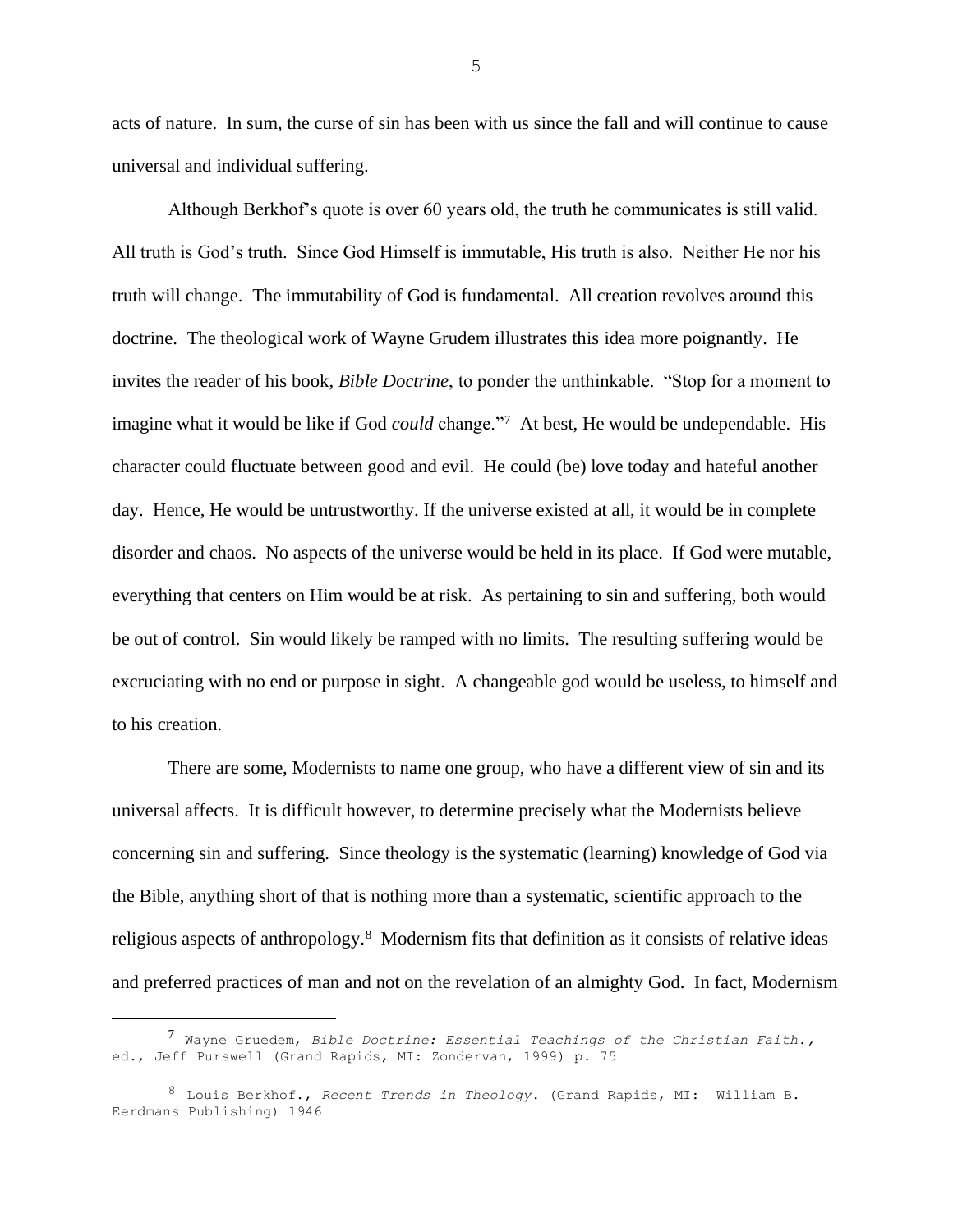denies any form of doctrine, which enables them to avoid being judged as promoting false teaching. Modernists don't stand for anything concrete. Instead, its proponents claim Modernism is merely a 'form (or method)' of teaching the Bible that can be modified or updated as needed. In other words, when the breeze of changing doctrine blows in a different direction, they too can put up their sails and surf along with it. Modernists believe that truth radiates from their own life's experience in relationship *with* the Bible and not on the *authority of* the Bible. In their view, the Bible is not absolute, and its 'truth' is always changing. Knowing the false ideas of Modernism is essential if one is to avoid such heresy and understand the true concept of man's origin, his fall from grace through sin, and the consequential suffering. There is a general cause and effect correlation between the fall of man and suffering, that Modernists tend to ignore or deny. Their misguided concepts will ultimately lead the seeking heart to blatantly wrong conclusions concerning sin and its relationship to suffering. Overall, Modernism at its core is flawed. When its concepts are applied to the interpretation of Scripture, the Word of God becomes unrecognizably distorted.

 In the book, *God Under Fire*, R. Douglas Geivett, Ph.D, delves into the subject of sin (evil) and theological practice with vigor and logic. He explicates three views that purport to explain how God can be a good and loving God yet allow pain and suffering to plague mankind.*<sup>9</sup>* Like the ideas found in Modernism, these explanations leave much to be desired.

The first view is known as liberation theology. This mindset has its roots in Marxism and goes something like this: There are poor people among us who suffer in poverty. If God were a loving God, there would be no poverty. Since we know that God is benevolent, it must be the Christian's duty then, to rise the economic status of the unfortunate. Karl Marx, the founder of

<sup>9</sup> Douglas Huffman and Eric Johnson., *God Under Fire* (Grand Rapids, MI: Zondervan) 2002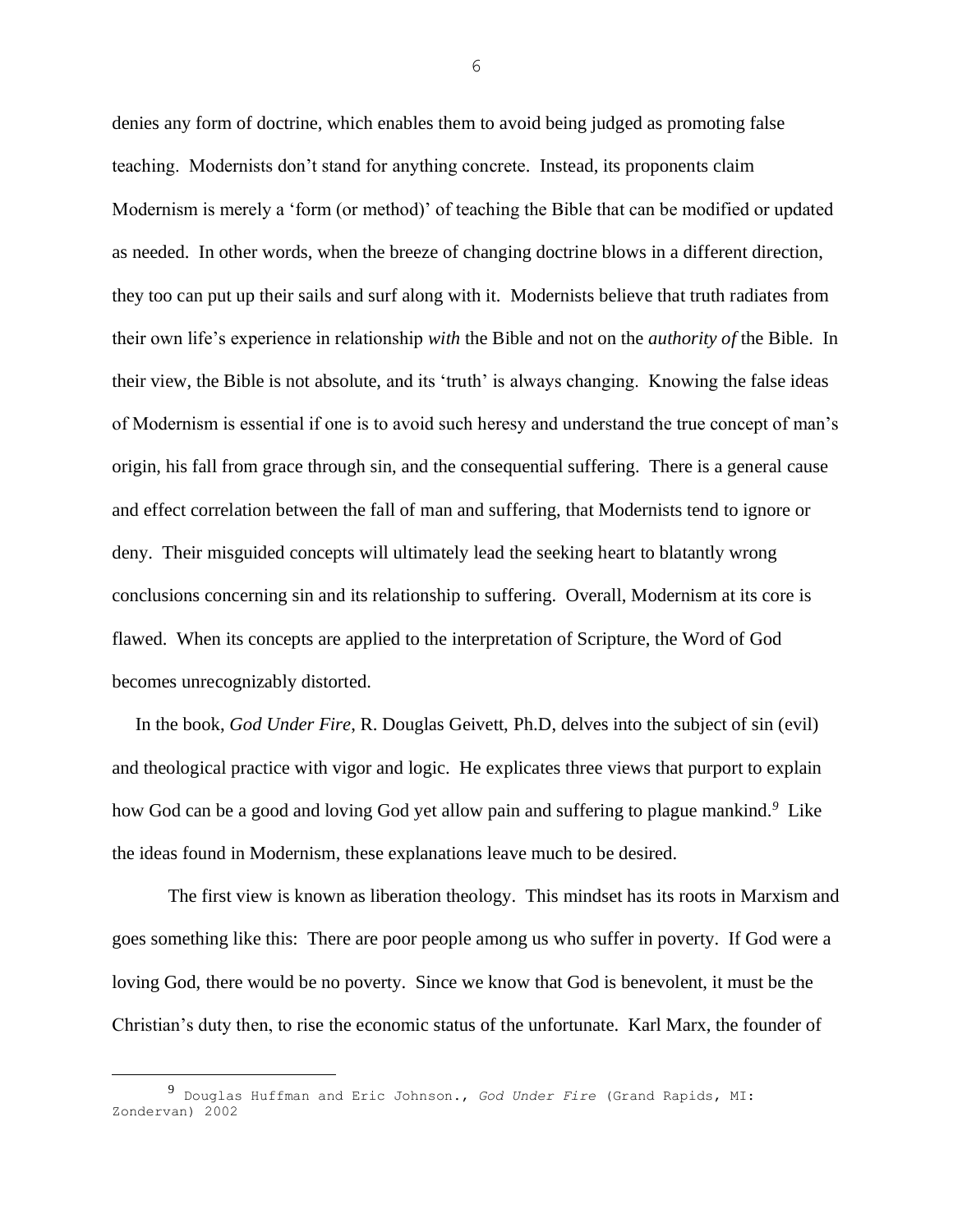Marxism, believed in the idea of economic equality of the masses. To achieve such equality, he advocated systematic wealth redistribution. Likewise, liberation theologists believe that the redistribution of wealth would 'liberate' the people (from their money) and allow them to devote themselves to the Almighty.

The second theory Geivett presents is known as progressive theology. The basic premise is that there is unnecessary, pointless evil in the world, which causes suffering that a moral god should be able to stop or prevent should He have reason to. The problem is this: Does God have reason to supernaturally intervene in the commission of evil? Since that question seems nearly unanswerable, the progressives take the easy way out – they deny that God has the power to intervene even if He wanted to. In effect, they deny God's omnipotence.

The third, equally hollow proposal is open theism. In short, open theism is 'open-ended' because God does not know how His creation (man) will act in the future. Because of man's unpredictable free choice, God is unable to plan His own future interactions with them because He lacks prior knowledge of tomorrow. Open theism clearly denies God's *full* omniscience. He is omniscient, sort of - in all areas except for knowing the future! In essence, He cannot stop or control evil (and the suffering) because he can't see it coming. Additionally, open theism states that, because of God's lack of foreknowledge, he cannot have a true, personal relationship with us, His creation.<sup>10</sup> If that is indeed the case, then we have no hope of salvation since God would be unable to determine if the life, death, and resurrection of Jesus Christ was 'successful.' In fact, God would have been unable to foresee our need of a savior, let alone make provisions for one.

<sup>10</sup> Bruce Demarest., "Process Trinitarianism," *Perspectives of Evangelical Theology,* ed. Kenneth S. Kantzer and Stanley N. Gundry. (Grand Rapids, MI: Baker 1979) p. 29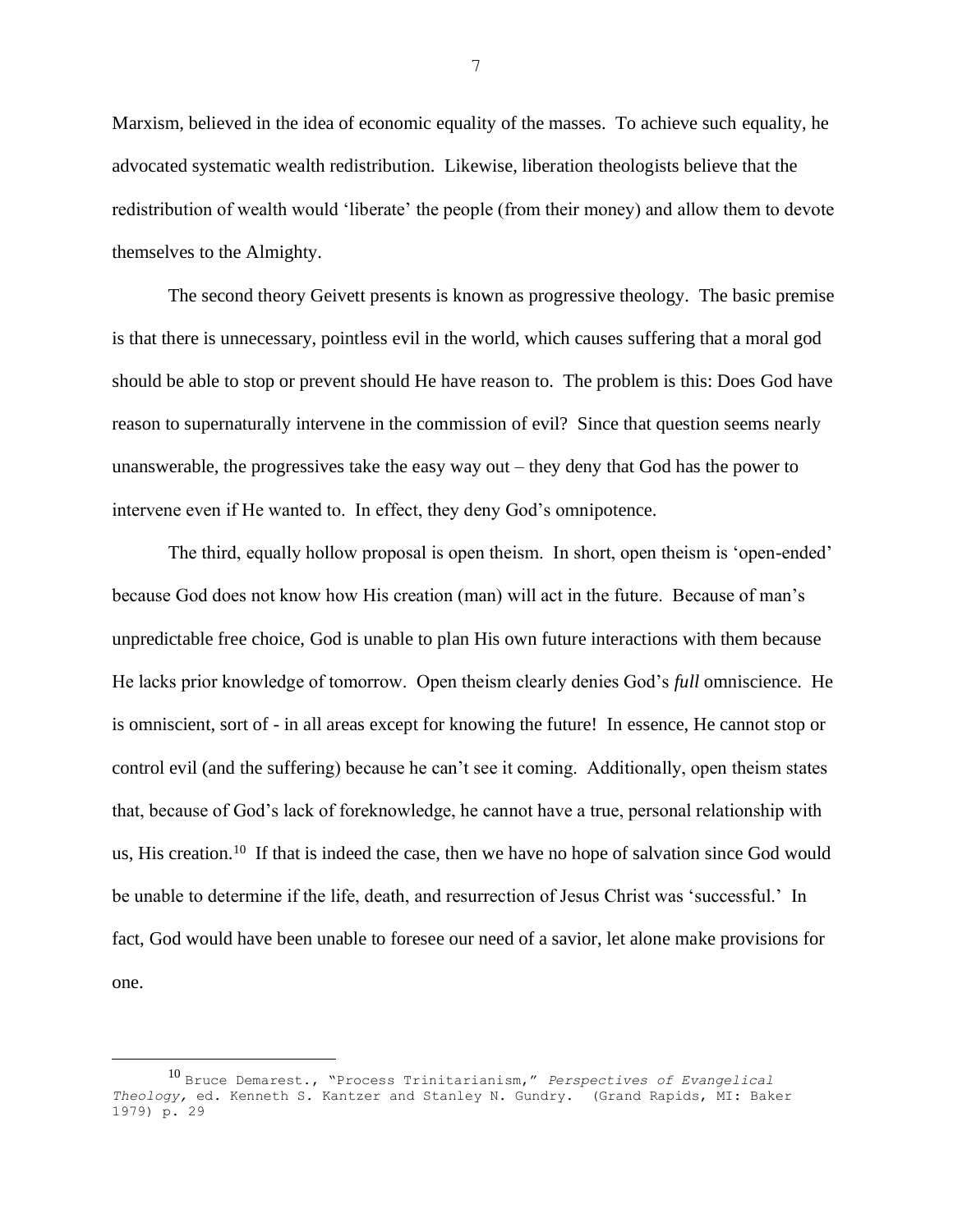None of these approaches above, to include Modernism, adequately answer the basic questions. A discussion of classical, or traditional theology, in sin and its general consequences, is warranted.

Having already defined sin, let us now move to characterize 'suffering'. Of the many overtones and types of suffering, the terms 'afflict' and 'affliction', seem to be very common. Referring once again to the *Theological Dictionary of the New Testament*, 'afflict', and 'affliction' in the secular Greek, mean "to press", "hem in", "to be narrow" and "pressure". Theologically, the meaning is more figurative. They mean, "to distress" or "to treat with hostility", "oppression, tribulation, etc.".<sup>11</sup> In both the Old and New Testaments the words are used to describe testing and trials which the Hebrews and early church Christians, beginning with Christ Himself had undergone. Except for Jesus, the 'afflictions' were designed to strengthen and mature the believer.

The idea of 'narrowness' is brought forth referring to the comparatively small number of people who accept God's invitation to fellowship via Jesus Christ. Mark 10:25 address the narrow and wide roads and their respective destinations. Contrary to popular culture there is only one narrow road to God, i.e., Jesus Christ. While on that road there will be challenges and afflictions not caused by sin that will test and temper the believer's endurance. Romans 8:28-29 assure us that everything will work out for our own good; to bring us to Christlikeness. On the other hand, the wide road leads to ultimate death and destruction, that being the everlasting anguish and affliction of Hell – the ultimate correlation between our individual sin and its result.

<sup>11</sup> Geoffry W. Bromley., Theological *Dictionary of the New Testament.*, ed., Gerhard Kittel and Gerhard Friedrich. (Grand Rapids, MI: William B. Eerdmans Publishing Company, 1985) p. 334-335, 1077, 1117-1118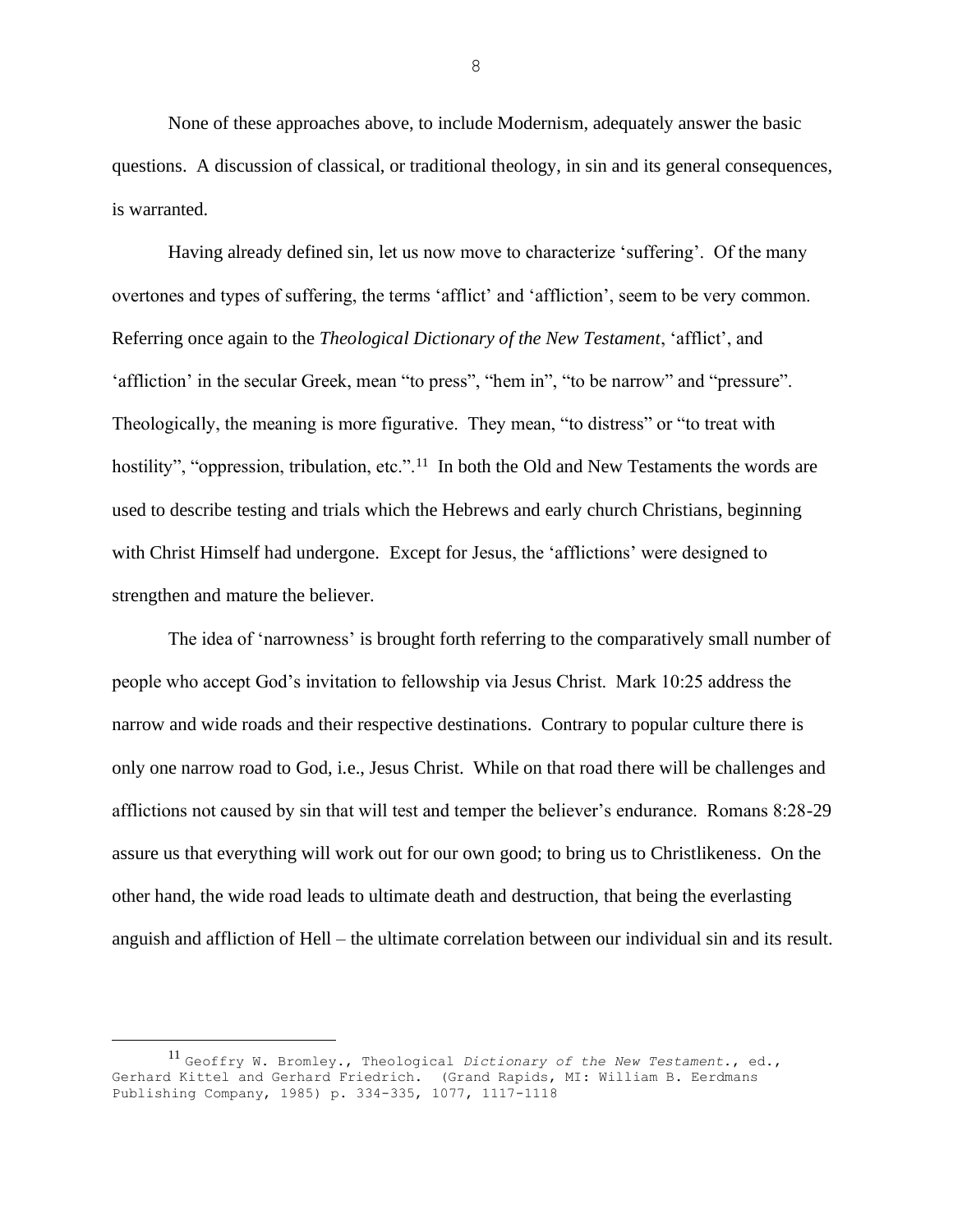Ironically, "to afflict" or "affliction" can also mean "holding together, prison". Paul was thus afflicted while he was held captive in prison. His suffering however, had nothing to do with his individual sin. Suffering and affliction are part of the ongoing Christian calling.

Dr. M.R. De Haan, in his book, *Broken Things*, does not seek to reconcile sin's connection to suffering. Although universal and individual sin has its dire consequences, it's interesting to note that De Haan says nothing about our afflictions being connected to sin. He does not imply, nor does he deny that sin causes suffering. He simply discusses the topic with another purpose in mind – to show his readers that God uses affliction to teach and mold us into His likeness. He explores God's purpose for suffering. Again, the principle behind Romans 8:28-29 is central to his approach. He began by stating that the best sermons ever preached were not spoken from the pulpit, but from the bedside of the infirmed. The bedridden Christian has the opportunity to suffer with patience and reliance on God. In doing so, God provides the faithful with a testimony that is unmatched.

De Haan offers several biblical reasons why Christians suffer. The first reason is to silence Satan. The most noteworthy example, aside from Christ, is that of Job. God gave Satan permission to afflict great suffering upon Job in order for Satan to see firsthand, that Job is (would be) faithful despite his suffering. God also used the trials to strengthen Job and to lift him up though his adversity. In his faithfulness, God was glorified, which is the second reason He allows suffering.

Thirdly, through suffering God is able to make us more like Jesus Christ, which should be the Christian's lifelong objective. Suffering has a way of bringing us closer to God's image. We are perfected through suffering. Christ suffered; likewise, we will suffer in the process of becoming more like Him.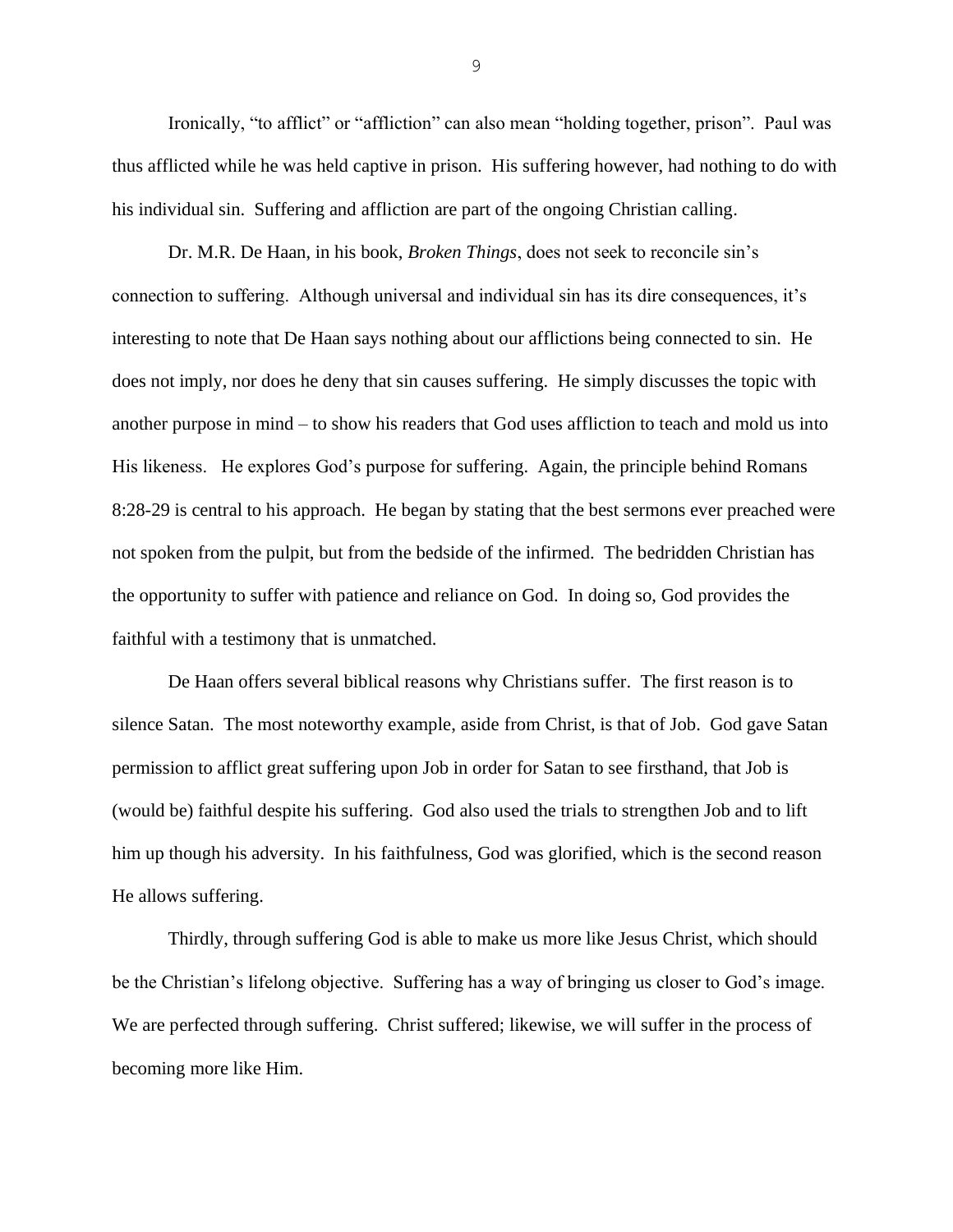Fourthly, suffering makes us more appreciative of God's benefits and increases our dependence upon Him. We tend to appreciate good health, for example, particularly when we are laid up in a hospital with a serious illness. When that's the case, and we have no control over the course of our infirmity, we turn to God in utter dependence.

Our experience with suffering also leads us to be humbly sympathetic toward others in similar situations, which enables the believer to better empathize and minister to them. Lastly, according to De Haan, suffering brings us rewards that are beyond comparison, as demonstrated in 1 Pet. 4:12-13.<sup>12</sup>

 T.B. Maston, professor emeritus of Christian ethics at Southwestern Baptist Theological Seminary (Fort Worth, Texas) from 1922 until his retirement in 1963, approaches the subject from yet another angle. His perspective is not theoretical; it's down to earth practical. He discusses human suffering by putting a name and face to it  $-$  his son, Tom Mc, who was injured at birth causing permanent disabilities. Tom Mc was unable to execute any type of gross or fine motor skills, nor could he speak. He was completely dependant upon his parents in every conceivable way. Maston not only recognized that his son was suffering debilitating disabilities, but that he and his wife suffered along with him. Born to them was a child that would require round-the-clock care for life. Yet, Maston and his wife did not characterize the experience as a burden. Instead, they saw Tom Mc as a person through whom God worked miracles and blessings in the lives of all who knew him. Was there suffering and affliction in the family? Absolutely! Was it caused by an individual's sin? No. As Dr. De Haan would agree, God intended Maston's situation to glorify Himself by bringing those involved closer to Christlikeness. Maston himself wrote "The presence of a handicapped child in the home, as well

<sup>12</sup> M. R. De Hann. *Broken Things: The Ministry of Suffering*. (Grand Rapids, MI: Zondervan) 1948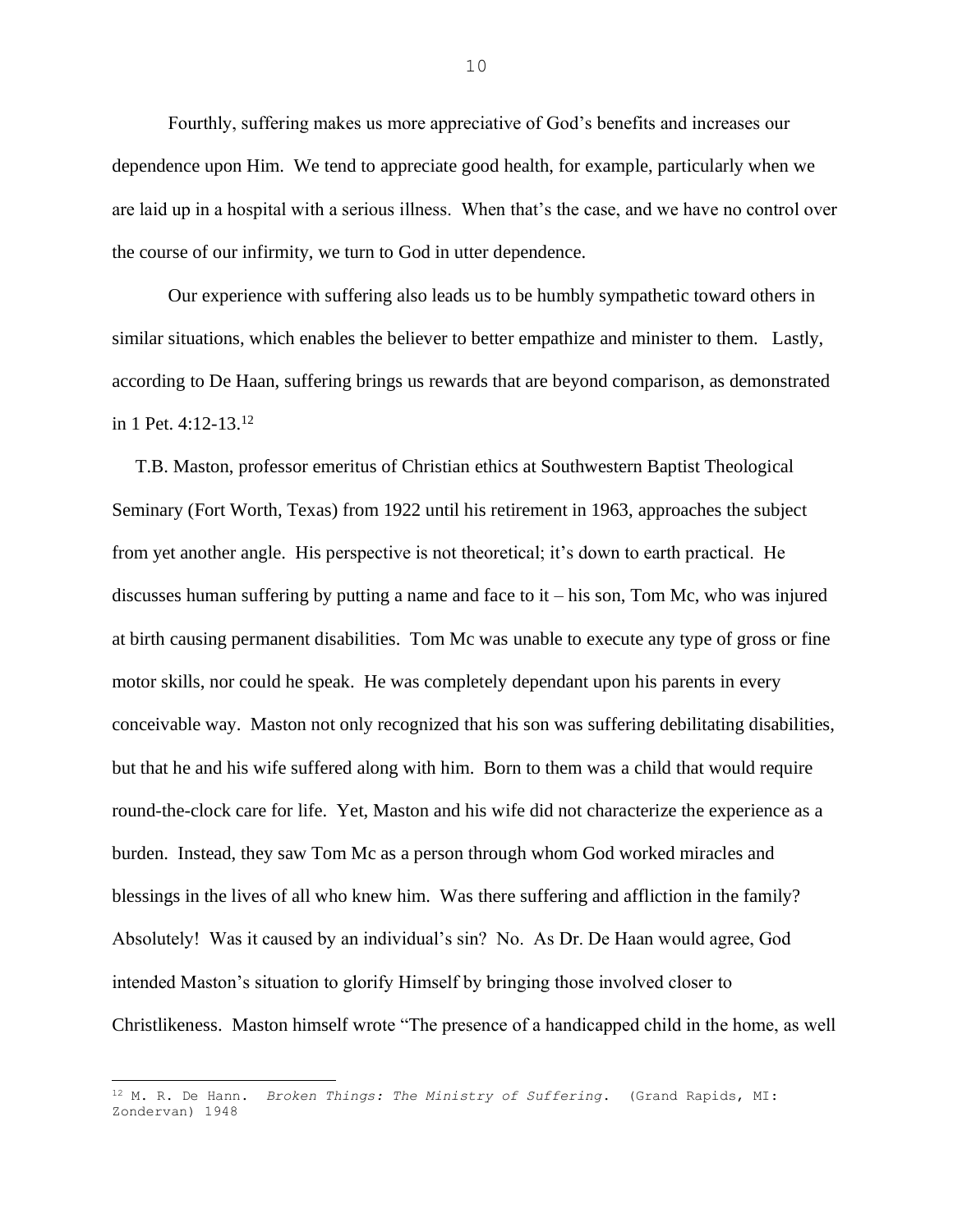as suffering in general, can and will be used of God to deepen and enrich our lives if we will react rightly to it."<sup>13</sup> That was the purpose God had in mind for the Mastons.

 Through it all however, Maston did have two questions: Why is there suffering? What is God's relation to suffering? In other words, is God responsible for suffering? Maston, like many of us, wanted to know. His quest for answers was revealing. He refers to his discovery as the Laws of Life and Suffering, which God put into place.

 Maston's argument is twofold and seems to agree with Strong in the general concept that each of us will likely suffer the ill consequences of our willful or incidentally violation of the Laws of Life and Suffering. This holds true in every aspect of creation. God has set general laws in place, which govern human behavior and nature (physical universe). We violate these laws at our own peril.

 For example, if Mr. Joe Criminal robs a liquor store at knifepoint and the shopkeeper is packing a weapon, Mr. Criminal is liable to get shot. Alternatively, if he doesn't get shot but gets caught later instead, he's looking at a trial, conviction, and doing hard (prison) time. Either way, his volitional sin violated the moral law of God that requires "Thou shall not steal.' His own disobedience (individual sin) resulted in a prison term.

 Another example that may or may not involve sin, could be in the area of proper health related habits. The natural law of God states that clean, unpolluted lungs will allow us to breath normally. If a person smokes, the natural consequences could be eventual shortness of breath, increased heart rate, or cancer, among other misfortunes. The fact of the matter is that he, who continues to fill up his lungs with carcinogens, can expect health problems because a natural law of good health was broken.

<sup>13</sup> T. B. Maston., *Suffering: A Personal Perspective.* (Nashville, TN: Broadman Press) 1967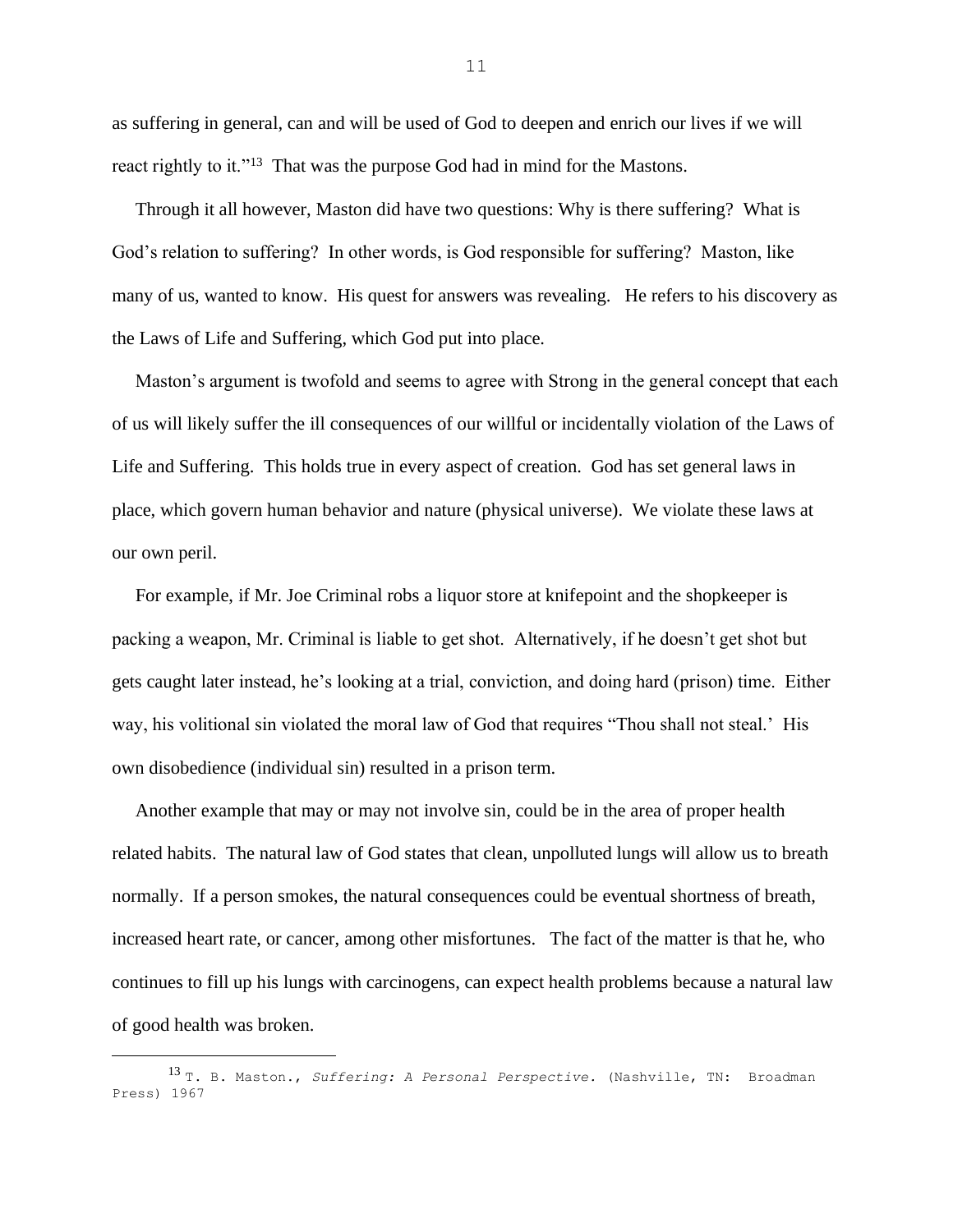Likewise, the physical creation (nature) has its own set of laws. To illustrate, suppose an Auca tribesman had rested on a high branch to observe Nate Saint and Jim Elliot on the beach. The tribesmen should be mindful of the natural hazard associated with climbing a tree. If he were to fall, gravity would force him to the ground. The contractor using a ladder to access the roof of my house has the same concern. If one of these people were to fall to the ground and die, the root cause would be simple – gravity. Did the man sin in this case? Probably not, but God's natural law of gravity was violated. Hence, someone suffered.

 God was not directly involved in any of these examples, nor was He to blame. His preordained and well-known natural laws were at work, a violation of which will cause suffering and affliction. A person can fuss and fight all day long about this truth. In the end, we will reap what we sow, based on God's natural laws.

 The topic of sin and suffering is very confusing to a great many people. It seemingly has an inexhaustible number of variables that must be explored to grasp the Biblical concepts involved. Sin does have a negative effect on humanity. It results in untold suffering, both universally and personally. Yet, not all suffering and affliction is related or due to sin. God, in His infinite love for us, allows affliction for a mired of reasons – all of which are intended for our own good and for the spiritual well-being of others.

 It is most important for us, particularly ministers and counselors, to fully appreciate what the scriptures teach in regards to those who suffer. As with all things Biblical, there is a balance that must be reached to humbly assist those experiencing affliction, no matter the causation.

Suffering often has multiple causes.<sup>14</sup> It is sometimes difficult, if not near impossible, to determine the cause of one's suffering. Whether sin is involved or not, counselors should not

<sup>14</sup> McGuire, M. *Class Notes.* Southwestern Baptist Theological Seminary. 2005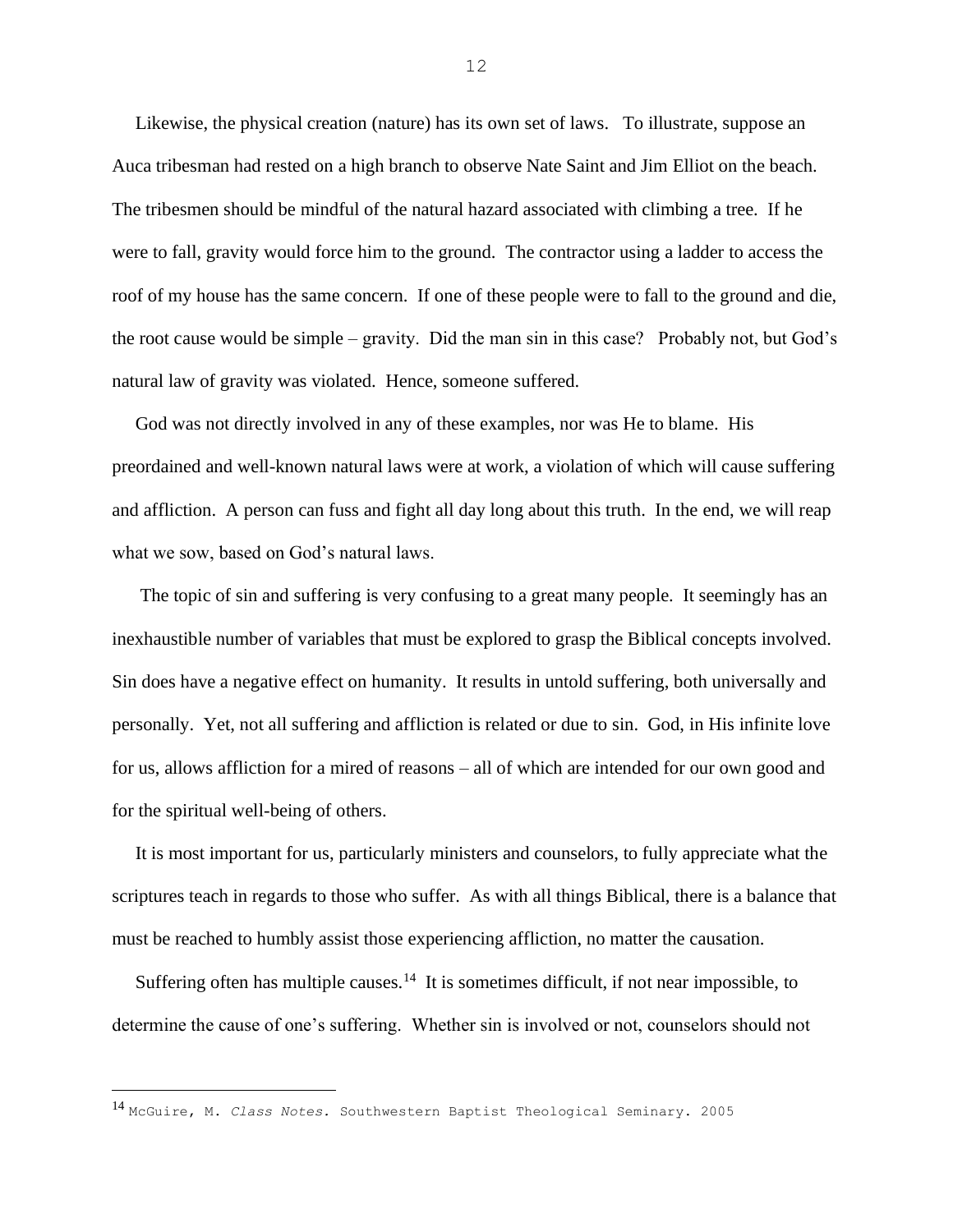place blame on the afflicted. As Christ demonstrated (Heb 4:15), they are to be empathetic. Counselors are to be above reproach. They should have self-control, grace, and be wholly immersed in and influenced by Biblical truth. Their worldview should be Christ centered. Only then, can one hope to help another gain proper perspective of the issues at hand and how God can guide one through them. If the counselor is off base in his theology or worldview, he will ultimately misguide the client. In the end, the client will likely be worse off after counseling than he was when he started. As the scripture indicates, it would be better for a counselor (or any one of us) to be tied to a millstone and tossed into the sea then for us to lead His people astray.